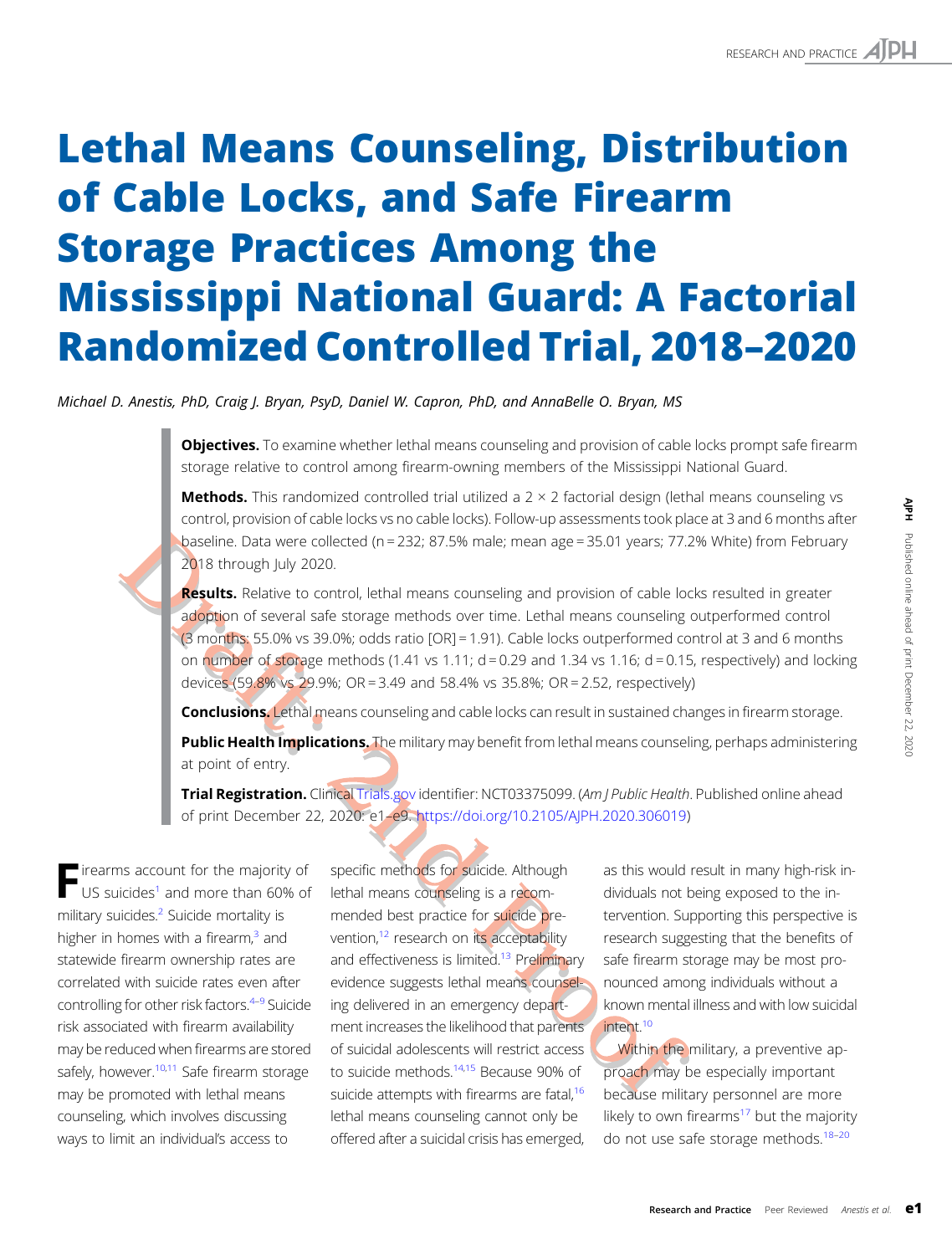Military personnel are also more likely to use firearms when attempting suicide.<sup>[21](#page-8-0),[22](#page-8-0)</sup> Acutely suicidal military personnel are prone to unsafely storing firearms,<sup>[19](#page-8-0)</sup> underreporting suicidal thoughts to military or civilian sources, $23,24$  and failing to disclose ac-cess to a firearm.<sup>[25](#page-8-0)</sup> Encouraging safe storage among all firearm-owning military personnel, regardless of acute suicide risk level, is therefore critical. The effectiveness of lethal means counseling and related strategies (e.g., distributing cable locks) as a preventive strategy among military personnel remains unknown. The primary aims of the present study were to examine if lethal means counseling and distribution of cable locks increase the use of safe storage practices in a community sample of firearm-owning military personnel. Using a  $2 \times 2$  factorial design, we randomized firearm-owning US National Guard service members to receive lethal means counseling, cable locks, or both. We assessed firearm storage practices 3 and 6 months after baseline. We anticipated that participants who received lethal means counseling or cable locks would exhibit increased safe storage behaviors during follow-up.

## **METHODS**

Participants were 232 firearm-owning members of the Mississippi National Guard. Service members were recruited via online advertising and in person at military-sponsored and community events. To minimize selection bias, the study—titled "Project Safe Guard"—was advertised as a "health and home safety" study. Service members filled out a screening questionnaire to assess eligibility. Those reporting current membership in the Mississippi National Guard and ownership of at least 1

firearm were scheduled for a baseline appointment at the University of Southern Mississippi to complete informed consent procedures. Service members consenting to participate completed a series of structured interviews and self-report questionnaires, after which they were randomized to 1 of 4 groups: (1) lethal means counseling, (2) lethal means counseling plus cable locks, (3) health and stress counseling (HSC), or (4) HSC plus cable locks. Immediately after the intervention, participants completed a second series of selfreport questionnaires. Participants were contacted at 3 and 6 months after baseline to complete structured interviews and self-report questionnaires. Participants received \$50 for completing the baseline appointment and \$75 for each follow-up assessment.

The present study used a  $2 \times 2$  factorial design with randomization stratified by gender and lifetime history of suicidal thoughts. Randomization was achieved by using a computerized algorithm via Qualtrics to minimize bias or human error. Follow-up assessments were conducted at 3 and 6 months after baseline.

## Interventions

All interventions were delivered by clinical psychology doctoral students, each of whom completed a standardized 2day training workshop conducted by 2 of the investigators (A. O. B. and C. J. B.) that included didactics, demonstrations, and role plays with supervision and feedback. After the training, clinicians completed practice sessions that were audio recorded and reviewed by the trainers for fidelity monitoring. At least 2 practice sessions with a minimum 85% fidelity score was required for clinicians to begin administering the interventions to

participants. All study interventions were audio recorded and rated by 1 of the trainers with a published fidelity rating scale.<sup>[26](#page-8-0)</sup> Supervision and feedback were provided to study clinicians. At the conclusion of the 6-month session, participants were offered all interventions they were not randomized to receive at baseline free of charge.

Lethal means counseling. Lethal means counseling was administered by using a motivational interviewing–based protocol.[26](#page-8-0)–[28](#page-8-0) In this protocol, the clinician used a guiding approach to identify methods for safe firearm storage and reflected the participant's reasons for and against safe firearm storage, with a particular focus on the service member's verbalized reasons for wanting to adopt or use the identified storage methods. Once a plan for safe firearm storage was identified and agreed upon by the participant and clinician, it was written down and a copy given to the participant. On average, lethal means counseling required approximately 10 to 15 minutes.

Health and stress counseling. HSC was used as an active attention control. In the HSC condition, the clinician used a guiding approach to identify potential methods for enhancing stress management, sleep quality, diet, or exercise; the specific topic discussed was chosen by the participant. Once a plan was identified and agreed upon, it was written down and a copy was given to the participant. On average, HSC required 10 to 15 minutes.

Cable locks. In the cable lock groups, participants were given cable locks for each of their personal firearms (up to a maximum of 10) after they had completed their assigned counseling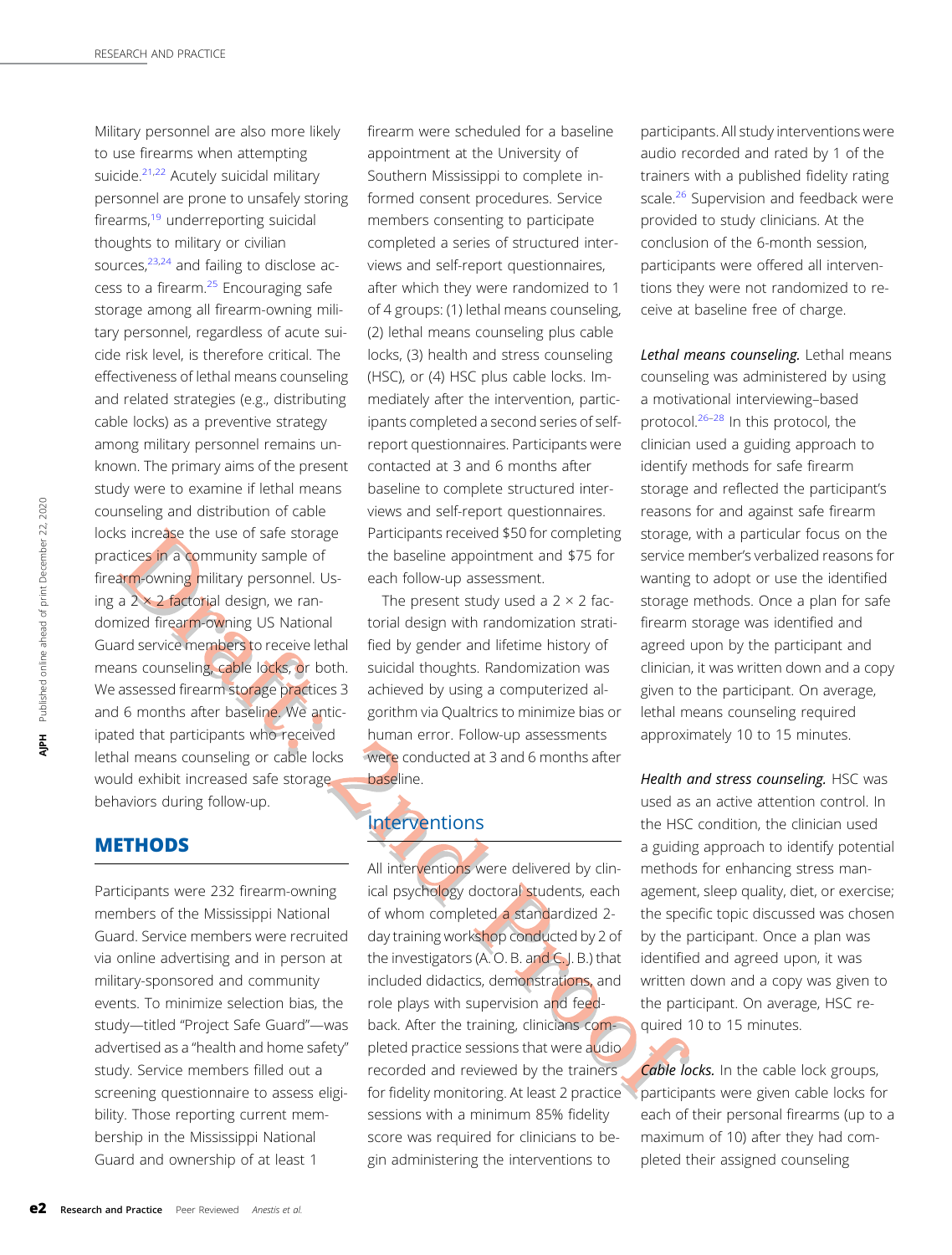<span id="page-2-0"></span>

FIGURE 1— CONSORT Diagram for Individuals Assessed for Eligibility for Trial Regarding Lethal Means Counseling, Distribution of Cable Locks, and Safe Firearm Storage Practices Among the Mississippi National Guard

intervention. All service members were given instructions on how to utilize the cable locks if they indicated that they did not know how to use them or if they believed they were incompatible with their personal firearms. Cable locks were provided by the Defense Suicide Prevention Office.

#### **Measures**

Firearm storage practices. Service members were asked if they used each of the following firearm storage practices: (1) storing firearms in a gun safe, (2) using a locking device when the firearm is not in use, and (3) storing firearms unloaded. Response options were "yes" or "no." Participants were directed to answer in a manner that reflected the practice used for their least-secured firearm (e.g., if at least 1 firearm was not stored in a safe, the

participant was directed to answer "no" in response to that question). Participants were asked to report their current firearm storage practices at baseline (before the intervention), and 3 months and 6 months after baseline.

Intervention acceptability. Service members were asked immediately after treatment if they would recommend the intervention to a peer. Responses were coded dichotomously as yes (1) or no (0).

# Statistical Analysis

We evaluated the study hypotheses by using intent-to-treat analyses that included all participants enrolled and randomized to each intervention. Missing data during follow-up were low (7.8% at 3 months and 9.9% at 6 months after baseline) and random (Little's test:  $\chi^2(3)$  = 3.9; P = .269). For all analyses, we

used generalized linear mixed modeling (GLMM) with a random intercept, nesting of repeated assessments within participants, and a sandwich variance estimator. Independent variables included counseling group (lethal means counseling vs HSC), cable lock group (given vs not), time (baseline, 3 months, 6 months), all 2-way interactions, and the 3-way interaction. We used a Satterthwaite approximation because simulation studies show the method minimizes type I error rates. $29$  The primary outcome was firearm storage practices and was modeled as a count variable computed as the sum total of 3 firearm storage practices (i.e., gun safe, locking device, and firearm unloaded) that conformed to a Poisson distribution.

We next constructed a series of GLMMs to examine treatment effects on each firearm storage practice and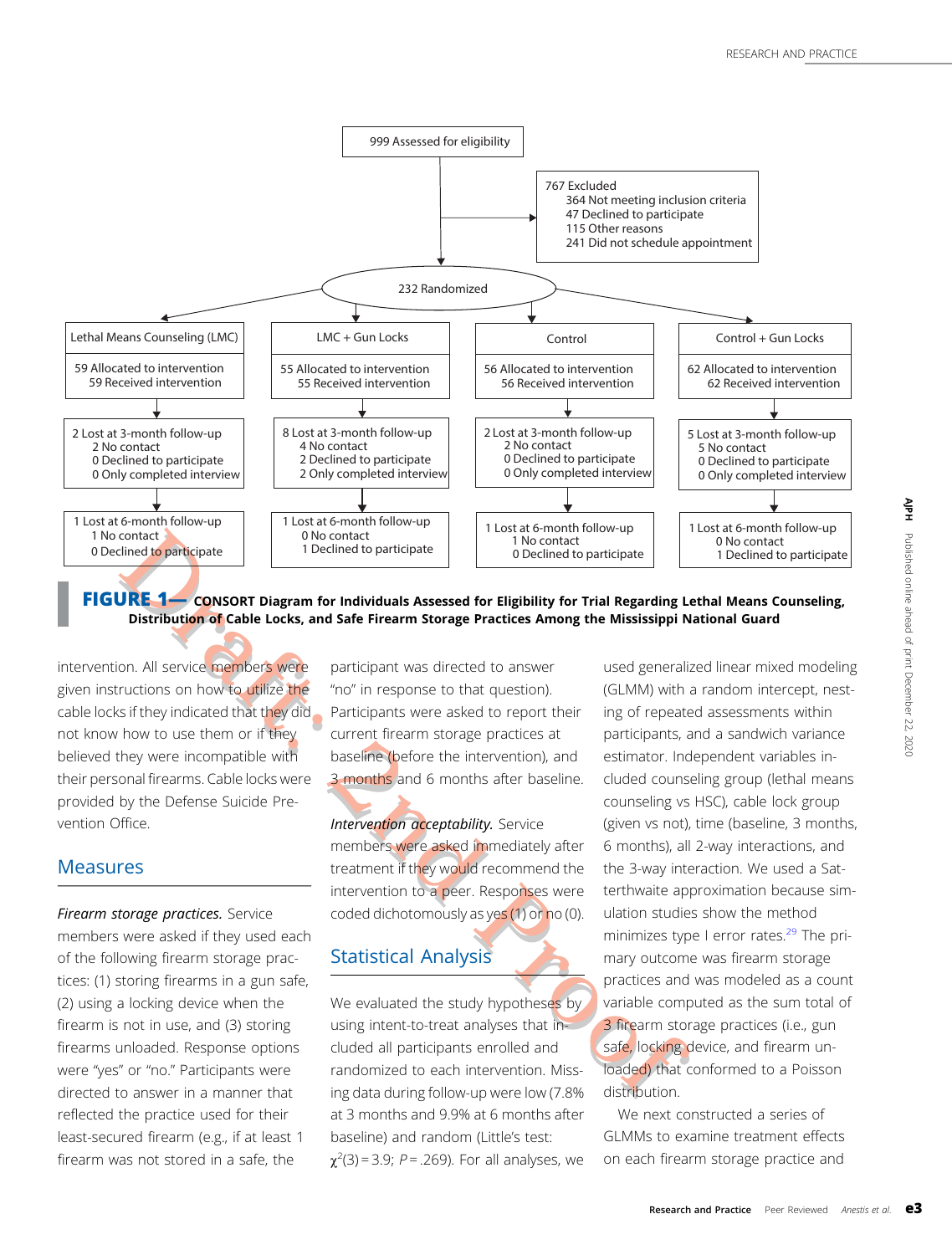## <span id="page-3-0"></span>TABLE 1— Demographics of the Sample Enrolled in the Randomized Controlled Trial Regarding Lethal Means Counseling, Distribution of Cable Locks, and Safe Firearm Storage Practices Among the Mississippi National Guard: February 2018–July 2020

|                            | <b>Full Sample, No.</b><br>(%) or Mean ±SD | <b>Mean ±SD</b> |             | LMC, No. (%) or $ {\text{H\&S}}, {\text{No. (%)}}$ or $ {\text{LMC Only}}, {\text{No. (%)}} {\text{LMC + CL}}, {\text{No. (%)}} {\text{H\&S Only}}, {\text{No. (%)}} $<br>or Mean ±SD | or Mean ±SD  | or Mean ±SD | $H&S + CL$ , No. (%)<br>or Mean ±SD |  |  |  |  |
|----------------------------|--------------------------------------------|-----------------|-------------|---------------------------------------------------------------------------------------------------------------------------------------------------------------------------------------|--------------|-------------|-------------------------------------|--|--|--|--|
| Sample size                | 232                                        | 114             | 118         | 59                                                                                                                                                                                    | 55           | 56          | 62                                  |  |  |  |  |
| Gender                     |                                            |                 |             |                                                                                                                                                                                       |              |             |                                     |  |  |  |  |
| Male                       | 203 (87.5)                                 | 99 (86.8)       | 104 (88.1)  | 49 (83.1)                                                                                                                                                                             | 50 (90.9)    | 49 (87.5)   | 55 (88.7)                           |  |  |  |  |
| Female                     | 29 (12.5)                                  | 15 (13.2)       | 14 (11.9)   | 10 (16.9)                                                                                                                                                                             | 5(9.1)       | 7 (12.5)    | 7(11.3)                             |  |  |  |  |
| Age, y                     | 35.01 ±10.23                               | 36.00 ±10.54    | 34.06 ±9.88 | 36.15 ±10.16                                                                                                                                                                          | 35.84 ±11.02 | 31.73 ±8.83 | 36.16 ±10.37                        |  |  |  |  |
| Race                       |                                            |                 |             |                                                                                                                                                                                       |              |             |                                     |  |  |  |  |
| White                      | 179 (77.2)                                 | 91 (79.8)       | 88 (74.5)   | 47 (79.7)                                                                                                                                                                             | 41 (74.6)    | 42 (75.0)   | 49 (79.0)                           |  |  |  |  |
| Black                      | 51 (22.0)                                  | 24 (21.1)       | 27 (22.9)   | 12 (20.3)                                                                                                                                                                             | 12 (21.8)    | 14 (25.0)   | 13 (21.0)                           |  |  |  |  |
| <b>Relationship status</b> |                                            |                 |             |                                                                                                                                                                                       |              |             |                                     |  |  |  |  |
| Unmarried                  | 68 (29.3)                                  | 34 (29.9)       | 34 (28.8)   | 16 (27.1)                                                                                                                                                                             | 18 (32.8)    | 20 (35.7)   | 14 (22.6)                           |  |  |  |  |
| Married                    | 140 (60.4)                                 | 68 (59.6)       | 72 (61.0)   | 36 (61.0)<br>32 (58.1)                                                                                                                                                                |              | 34 (60.7)   | 38 (61.3)                           |  |  |  |  |
| Divorced or<br>separated   | 24 (10.3)                                  | 12 (10.5)       | 12 (10.2)   | 7 (11.9)                                                                                                                                                                              | 5(9.1)       | 2(3.6)      | 10(16.1)                            |  |  |  |  |
| Education                  |                                            |                 |             |                                                                                                                                                                                       |              |             |                                     |  |  |  |  |
| High school                | 18 (7.8)                                   | 10 (8.8)        | 8(6.8)      | 5(8.5)                                                                                                                                                                                | 5 (9.1)      | 3(5.4)      | 5(8.1)                              |  |  |  |  |
| Some college               | 81 (34.9)                                  | 37 (32.5)       | 44 (37.3)   | 15 (25.4)                                                                                                                                                                             | 22 (40.0)    | 23 (41.1)   | 21 (33.9)                           |  |  |  |  |
| College degree             | 101 (43.5)                                 | 50 (43.8)       | 51 (43.3)   | 29 (49.1)                                                                                                                                                                             | 21 (38.2)    | 23 (41.0)   | 28 (45.2)                           |  |  |  |  |
| Advanced<br>degree         | 32 (13.8)                                  | 17 (13.8)       | 15 (12.7)   | 10 (16.9)                                                                                                                                                                             | 7(12.7)      | 7 (12.5)    | 8 (12.9)                            |  |  |  |  |
| Household<br>income, \$    |                                            |                 |             |                                                                                                                                                                                       |              |             |                                     |  |  |  |  |
| < 10000                    | 13(5.6)                                    | 6(5.3)          | 7(5.9)      | 2(3.4)                                                                                                                                                                                | 4(7.3)       | 6(10.7)     | 1(1.6)                              |  |  |  |  |
| 10001-24999                | 25 (10.8)                                  | 14 (12.3)       | 11 (9.3)    | 8 (13.6)                                                                                                                                                                              | 6 (10.9)     | 5(8.9)      | 6(9.7)                              |  |  |  |  |
| 25 000-49 999              | 33 (14.2)                                  | 16 (14.0)       | 17 (14.4)   | 9 (15.3)                                                                                                                                                                              | 7 (12.7)     | 10 (17.9)   | 7 (11.3)                            |  |  |  |  |
| 50 000-74 999              | 64 (27.6)                                  | 27 (23.7)       | 37 (31.4)   | 11 (18.6)                                                                                                                                                                             | 16 (29.1)    | 17 (30.4)   | 20 (32.3)                           |  |  |  |  |
| 75 000-99 999              | 44 (19.0)                                  | 24 (21.1)       | 20 (16.9)   | 16 (27.1)                                                                                                                                                                             | 8 (14.5)     | 7 (12.5)    | 13 (21.0)                           |  |  |  |  |
| $\geq 100000$              | 53 (22.8)                                  | 27(23.7)        | 26 (22.0)   | 13 (22.0)                                                                                                                                                                             | 14 (25.5)    | 11 (19.6)   | 15 (24.2)                           |  |  |  |  |
| Political<br>orientation   |                                            |                 |             |                                                                                                                                                                                       |              |             |                                     |  |  |  |  |
| <b>Extremely liberal</b>   | 1(0.4)                                     | 0(0.0)          | 1(0.8)      | 0(0.0)                                                                                                                                                                                | 0(0.0)       | 0(0.0)      | 1(1.6)                              |  |  |  |  |
| Somewhat<br>liberal        | 9 (3.9)                                    | 3(2.6)          | 6(5.1)      | 2(3.4)                                                                                                                                                                                | 1(1.8)       | 3 (5.4)     | 3(4.8)                              |  |  |  |  |
| Moderate                   | 101 (43.5)                                 | 51 (44.7)       | 50 (42.4)   | 28 (47.5)                                                                                                                                                                             | 23 (41.8)    | 24 (42.9)   | 26 (41.9)                           |  |  |  |  |
| Somewhat<br>conservative   | 93 (40.1)                                  | 49 (43.0)       | 44 (37.3)   | 26 (44.1)                                                                                                                                                                             | 23 (41.8)    | 22 (39.3)   | 22 (35.5)                           |  |  |  |  |
| Extremely<br>conservative  | 28 (12.1)                                  | 11 (9.6)        | 17 (14.4)   | 3(5.1)                                                                                                                                                                                | 8(14.5)      | 7(12.5)     | 10(16.1)                            |  |  |  |  |
| Rank                       |                                            |                 |             |                                                                                                                                                                                       |              |             |                                     |  |  |  |  |
| Enlisted                   | 141 (60.8)                                 | 73 (64.6)       | 68 (58.6)   | 35 (59.3)                                                                                                                                                                             | 38 (70.4)    | 32 (59.3)   | 36 (58.1)                           |  |  |  |  |
| <b>NCO</b>                 | 28 (12.1)                                  | 10 (8.8)        | 18 (15.5)   | 4(6.8)                                                                                                                                                                                | 6(11.1)      | 9(16.7)     | 9(14.5)                             |  |  |  |  |
| <b>Warrant officer</b>     | 7(3.0)                                     | 3(2.7)          | 4 (3.4)     | 2 (3.4)                                                                                                                                                                               | 1(1.9)       | 1 (1.9)     | 3(4.8)                              |  |  |  |  |
| Officer                    | 53 (22.8)                                  | 27 (23.9)       | 26 (22.4)   | 18 (30.5)                                                                                                                                                                             | 9(16.7)      | 12 (22.2)   | 14 (22.6)                           |  |  |  |  |

Note. H&S = health and stress counseling control condition; LMC = lethal means counseling; NCO = noncommissioned officer.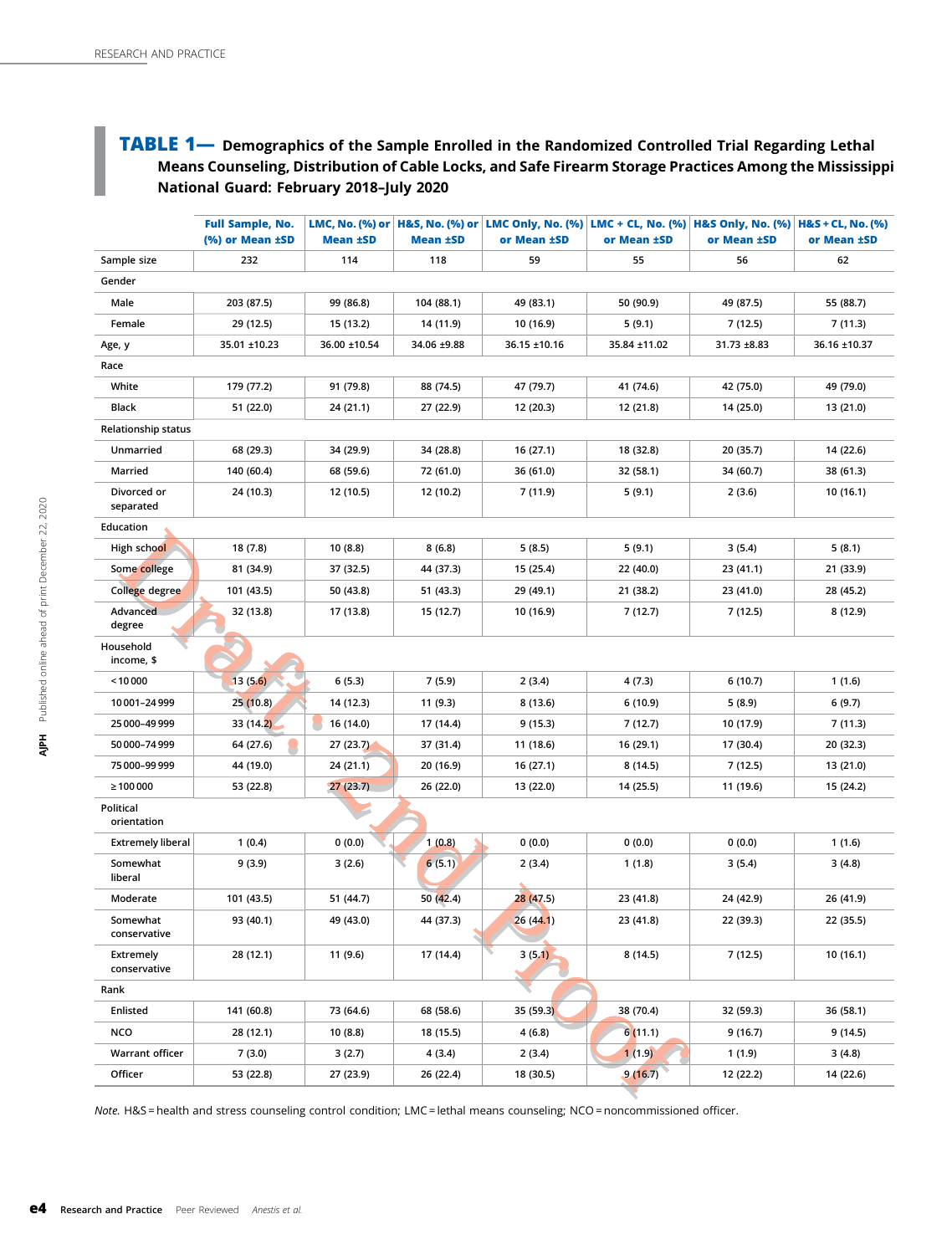올

Published

online ahead of print

December

22, 2020

intervention acceptability as separate binary outcomes. We also conducted a series of sensitivity analyses that repeated these GLMMs in the subset of participants denying the use of each safe storage practice at baseline, thereby enabling us to assess intervention effects and acceptability among those participants who did not use various safe storage practices. We conducted all analyses with SPSS version 25 software (IBM, Somers, NY).

We calculated a priori power and sample size estimates for the primary outcome by using previously reported rates of between-group differences in rates of restricting access to potential suicide methods (Kruesi et al.<sup>14</sup>; McManus et al.<sup>15</sup>), which suggested a large effect of lethal means counseling on means restriction behaviors (odds ratios [ORs] > 4). We chose to estimate a more conservative effect  $(i.e., OR = 2.0-2.5)$ , however, because these studies were conducted with high-risk adolescents receiving treatment in an emergency department after a suicide attempt, and the lethal means counseling was provided to the adolescent's parents. The present study, by contrast, was conducted in a community sample of adult firearm owners. Assuming a 2-tailed  $\alpha$  = 0.05, a total sample of 200 participants (100 per factor level, or 50 per intervention group) was needed to detect a minimum OR of 2 with 80% power. To account for expected attrition, we recruited an additional 8 participants per condition for a total sample of 232.

## RESULTS

Demographic characteristics of the sample are summarized in [Table 1.](#page-3-0) Flow of participants through the study is summarized in [Figure 1](#page-2-0). Dropout rates across the 4 intervention groups did not

significantly differ  $(\chi^2[3] = 6.2; P = .104)$ : lethal means counseling only (6.8%), lethal means counseling plus cable lock (18.2%), HSC only (5.4%), and HSC plus cable lock (9.7%).

## Cable Lock Distribution and Storage Practices

In the cable lock group, the mean number of firearm storage methods used ( $F$ [2643] = 9.1;  $P$  < .001) and rate of locking device use (F[2643] = 15.9; P < .001) significantly increased over time. In the control group, the rate of locking devices significantly increased over time ( $F[2643] = 4.4$ ;  $P = .013$ ). These increases were larger in the cable lock group ([Table 2](#page-5-0)). At 3 months, participants in the cable lock group reported a slightly higher mean number of firearm storage methods on average (mean = 1.41 [SE = 0.10] vs mean = 1.11  $[SE = 0.10]$ ; d = 0.29; 95% confidence interval  $\lceil$ CI] = 0.09, 0.49) and were more than twice as likely to use locking devices (59.8% [SE = 6.0%] vs 29.9% [SE = 5.2%]; OR = 3.49; 95% CI = 1.98, 6.14). At 6 months, the difference in mean firearm storage methods used was negligible between groups (mean = 1.34  $[SE = 0.10]$  vs mean = 1.16  $[SE = 0.10]$ ;  $d = 0.15$ ; 95% CI = -0.06, 0.35). The rate of locking device use reduced slightly but was still approximately 1.5 times higher in the cable lock group (58.4%  $[SE = 6.1\%]$  vs 35.8%  $[SE = 5.8\%]$ ; OR = 2.52; 95% CI = 1.44, 4.40).

Results of our sensitivity analyses yielded statistically significant betweengroup differences for locking device use ([Table 3](#page-6-0)). Using a gun safe was less common in the cable lock group at 3 months (0.0% [SE = 0.0%] vs 15.3%  $[SE = 0.0\%]$ ) but rates of use were comparable across groups at 6 months  $(15.3\%$  [SE = 4.4%] vs 13.4% [SE = 4.4%];

OR = 1.17; 95% CI = 046, 2.98). In the cable lock group, the rate of locking device use was approximately 3 times more common at 3 months (42.6% [SE = 6.7%] vs 15.3%  $[SE = 3.9\%]$ ; OR = 4.11; 95% CI = 1.93, 8.74) and 1.9 times more common at 6 months  $(22.9\%$  [SE = 5.0%] vs 42.8% [SE = 6.8%]; OR = 2.52; 95% CI = 1.26, 5.05).

## Lethal Means Counseling and Storage Practices

In the lethal means counseling group, the mean number of storage methods used ( $F$ [2643] = 11.3;  $P$  < .001), rate of gun safe use ( $F[2643] = 3.9; P = .020$ ), and rate of locking device use  $(F[2643] =$ 17.7;  $P < .001$ ) significantly increased over time. In the control group, there was no change in any outcome variable. The observed increases were only slightly larger in the lethal means counseling group ([Table 2](#page-5-0)). At 6 months, the participants in the lethal means counseling group were approximately 30% more likely to use a locking device (55.0% [SE = 6.3%] vs 39.0%  $[SE = 5.9\%]$ ; OR = 1.91; 95% CI = 1.10, 3.32).

Results of our sensitivity analyses yielded a statistically significant between-group difference only for locking device use ([Table 3\)](#page-6-0). Using a gun safe was more common in the lethal means counseling group at 3 months  $(22.8\%$  [SE = 5.0%] vs 0.0% [SE = 0.0%]) but rates of use were comparable across groups at 6 months (18.7%  $[SE = 4.6\%]$  vs 10.9%  $[SE = 3.6\%]$ ;  $OR = 1.88$ ; 95% CI = 0.72, 4.88). In the lethal means counseling group, locking device use was comparable at 3 months  $(25.9\%$  [SE = 5.7%] vs 27.7% [SE = 5.6%];  $OR = 0.91$ ; 95% CI = 0.45, 1.85) and 1.6 times higher at 6 months (40.4%  $[SE = 6.5\%]$  vs 24.7%  $[SE = 5.4\%]$ ; OR = 2.07; 95% CI = 1.04, 4.11).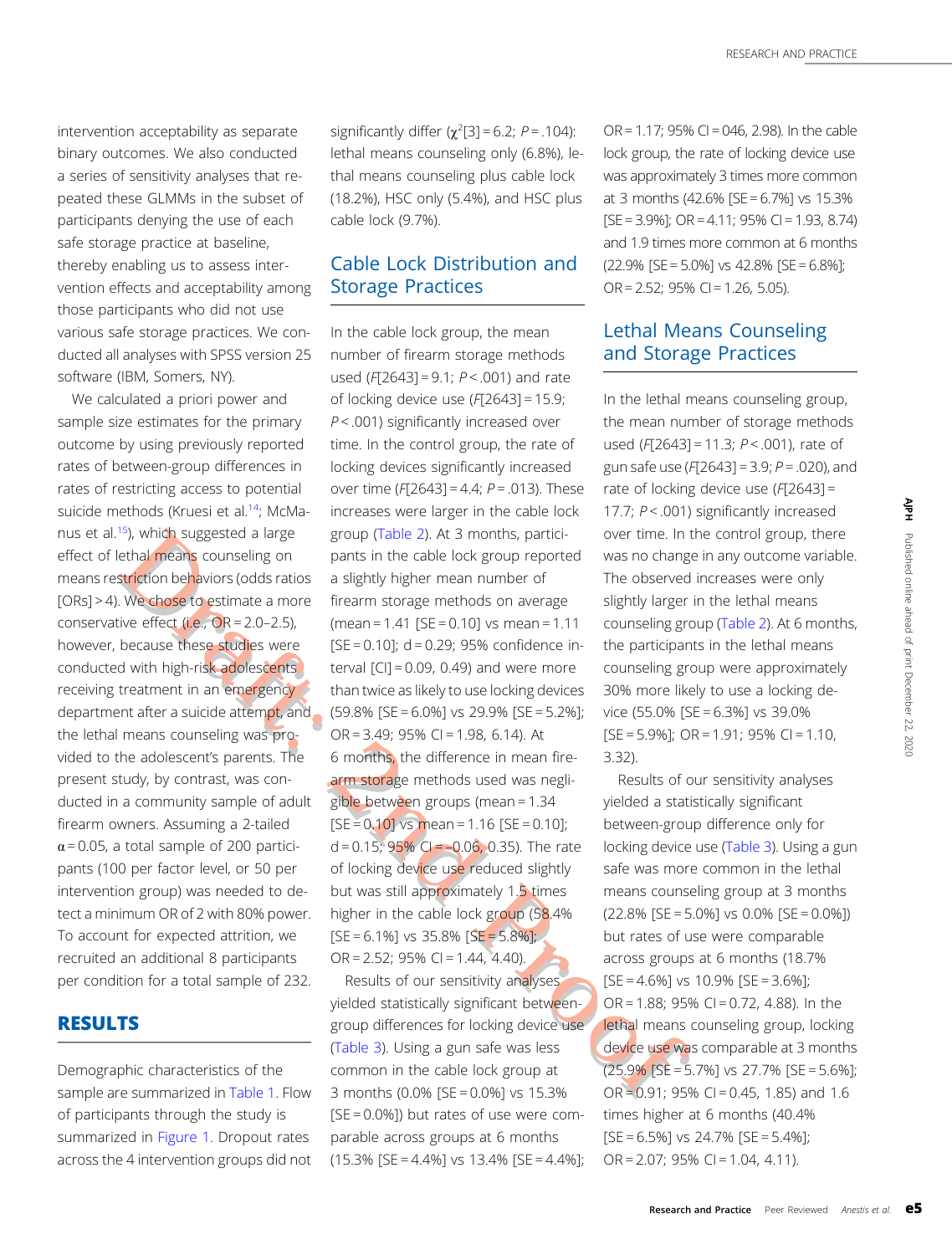#### <span id="page-5-0"></span>TABLE 2- Firearm Storage Practices Among 232 Firearm-Owning US Military Personnel, by Intervention Group: February 2018–July 2020

|                        | H&S<br>Only,<br><b>Mean</b><br>±SE or<br>No. (%) | $H&S +$<br>CL,<br><b>Mean</b><br>±SE or<br>No. (%) | <b>LMC</b><br>Only,<br><b>Mean</b><br>±SE or<br>No. (%) | $LMC +$<br>CL,<br><b>Mean</b><br>±SE or<br>No. (%) | No CL.<br><b>Mean</b><br>±SE or<br>No. (%) | <b>CL, Mean ±SE</b><br>or No. (%) | d or OR <sup>a</sup><br>(95% CI) | <b>No</b><br>LMC,<br><b>Mean</b><br>±SE or<br>No. (%) | <b>LMC, Mean</b><br>±SE or No.<br>(%) | d or OR <sup>a</sup><br>(95% CI) |
|------------------------|--------------------------------------------------|----------------------------------------------------|---------------------------------------------------------|----------------------------------------------------|--------------------------------------------|-----------------------------------|----------------------------------|-------------------------------------------------------|---------------------------------------|----------------------------------|
| No. of storage methods |                                                  |                                                    |                                                         |                                                    |                                            |                                   |                                  |                                                       |                                       |                                  |
| <b>Baseline</b>        | $0.0 \pm 0.0$                                    | $1.2 \pm 0.1$                                      | $0.9 \pm 0.1$                                           | $1.0 \pm 0.1$                                      | $1.0 \pm 0.1$                              | $1.1 \pm 0.1$                     | $0.13$ ( $-0.06$ , $0.31$ )      | $1.1 \pm 0.1$                                         | $0.9 \pm 0.1$                         | $0.08$ (-0.27, 0.10)             |
| 3 mo                   | $0.7 \pm 0.2$                                    | $1.3 \pm 0.1$                                      | $1.2 \pm 0.1$                                           | $1.5 \pm 0.1$                                      | $1.1 \pm 0.1$                              | $1.4 \pm 0.1$                     | 0.29(0.09, 0.49)                 | $1.2 \pm 0.1$                                         | $1.3 \pm 0.1$                         | $0.12$ (-0.08, 0.32)             |
| 6 mo                   | $0.6 \pm 0.1$                                    | $1.3 \pm 0.1$                                      | $1.3 \pm 0.1$                                           | $1.3 \pm 0.1$                                      | $1.2 \pm 0.1$                              | $1.4 \pm 0.1$                     | $0.15(-0.06, 0.35)$              | $1.2 \pm 0.1$                                         | $1.3 \pm 0.1$                         | $0.13$ ( $-0.08$ , $0.33$ )      |
| Gun safe               |                                                  |                                                    |                                                         |                                                    |                                            |                                   |                                  |                                                       |                                       |                                  |
| <b>Baseline</b>        | 0.0(0.0)                                         | 39.4 (8.2)                                         | 24.2(6.6)                                               | 18.6(5.8)                                          | 25.0(4.8)                                  | 27.8 (5.2)                        | 1.16 (0.64, 2.07)                | 32.2 (5.5)                                            | 21.2(4.4)                             | 0.57(0.31, 1.02)                 |
| 3 mo                   | 12.0(5.1)                                        | 28.2(7.3)                                          | 33.8 (7.9)                                              | 38.2 (7.9)                                         | 26.8(5.1)                                  | 33.0 (5.8)                        | 1.35 (0.75, 2.42)                | 24.2 (4.8)                                            | 36.0(6.0)                             | 1.76 (0.97, 3.19)                |
| 6 mo                   | 9.7(4.6)                                         | 35.1(8.3)                                          | 33.7(8.0)                                               |                                                    | 30.9 (8.4)   26.8 (5.1)                    | 32.9 (5.9)                        | 1.34 (0.74, 2.43)                | 27.4(5.3)                                             | 32.2 (5.8)                            | 1.26 (0.69, 2.28)                |
| Locked up              |                                                  |                                                    |                                                         |                                                    |                                            |                                   |                                  |                                                       |                                       |                                  |
| <b>Baseline</b>        | 0.0(0.0)                                         | 30.5(7.0)                                          | 16.3(5.2)                                               | 23.9(6.6)                                          | 19.9 (4.2)                                 | 27.1 (4.8)                        | 1.50 (0.81, 2.76)                | 27.1(4.8)                                             | 19.8 (4.2)                            | 0.66(0.36, 1.23)                 |
| 3 mo                   | 17.4(6.1)                                        | 58.1(8.1)                                          | 31.4(7.5)                                               |                                                    | $61.6(8.8)$ 29.9 (5.2)                     | 59.8 (6.0)                        | 3.49 (1.98, 6.14)                | 42.6 (6.0)                                            | 46.1(6.3)                             | 1.15 (0.67, 1.98)                |
| 6 mo                   | 14.9(5.6)                                        | 61.6(8.8)                                          | 48.4 (8.6)                                              |                                                    | $61.5(9.0)$ 35.8 (5.8)                     | 58.4 (6.1)                        | 2.52 (1.44, 4.40)                | 39.0 (5.9)                                            | 55.0 (6.3)                            | 1.91 (1.10, 3.32)                |
| Unloaded               |                                                  |                                                    |                                                         |                                                    |                                            |                                   |                                  |                                                       |                                       |                                  |
| <b>Baseline</b>        | 0.0(0.0)                                         | 48.8 (8.3)                                         | 44.0 (8.2)                                              | 53.3 $(8.5)$                                       | 47.3(6.0)                                  | 51.0(5.9)                         | 1.16 (0.69, 1.94)                | 49.6 (0.6)                                            | 48.6 (6.0)                            | 0.96(0.57, 1.61)                 |
| $3 \text{ mo}$         | 31.2 (10.0)                                      | 54.5(8.5)                                          | 55.6 (8.3)                                              | 64.3 (8.7)                                         | 56.8 (5.9)                                 | 59.5 (6.2)                        | 1.11 (0.65, 1.93)                | 56.2(6.0)                                             | 60.0(6.1)                             | 1.17(0.68, 2.01)                 |
| 6 mo                   | 27.0 (9.4)                                       | 54.0 (8.6)                                         | 61.3(8.2)                                               | 47.9 $(9.3)$                                       | 59.1 (5.9)                                 | 50.9(6.3)                         | 1.39 (0.81, 2.41)                | 55.4(6.1)                                             | 54.7 (6.3)                            | 0.97(0.56, 1.68)                 |
|                        |                                                  |                                                    |                                                         |                                                    |                                            |                                   |                                  |                                                       |                                       |                                  |

Note. CI = confidence interval; CL = cable locks; H&S = health and stress counseling control condition; LMC = lethal means counseling; OR = odds ratio. <sup>a</sup>The no. of storage methods results are d, the remainder are OR.

## DISCUSSION

In the present study, we examined the effectiveness of a single session of lethal means counseling and the distribution of cable locks for prompting safe storage practices in a community sample of US National Guard personnel using a primary prevention framework wherein participants were recruited on the basis of firearm ownership rather than suicide risk. Several results were consistent with expectations. First, service members who received lethal means counseling reported a larger increase in the number of safe storage practices used over time, specifically the use of gun safes and locking devices, relative to those randomized to HSC. Second, service members who received 1 or more cable locks were more likely to use locking devices over time as compared with those who received no cable locks. Our results did not support the superiority of lethal means counseling and gun locks in combination beyond the effects of either intervention alone.

These results are promising when we consider that our method for assessing use of firearm storage practices utilized a conservative criterion wherein all firearms in the household had to be stored with a given practice to be considered present. If any firearm within the home was unlocked, for example, the criterion for safe storage was not met. In this sense, these results could underestimate the impact of lethal means counseling and cable lock distribution by disregarding incremental behavior

changes wherein some, but not all, firearms were more safely stored after intervention.

The appropriateness of each intervention likely differs by setting. Distributing cable locks, for instance, may be more scalable but may increase only 1 storage method. Lethal means counseling, by contrast, may increase a wider range of storage options but is less scalable. In our sensitivity analyses, individuals who did not use gun safes and received a cable lock were less likely than those who did not receive a gun lock to store all of their firearms in a gun safe. It is possible, for instance, that the distribution of locking devices reduces the perceived utility or value of gun safes.

The speed with which participants adopted various storage practices was notable. Among those who did not use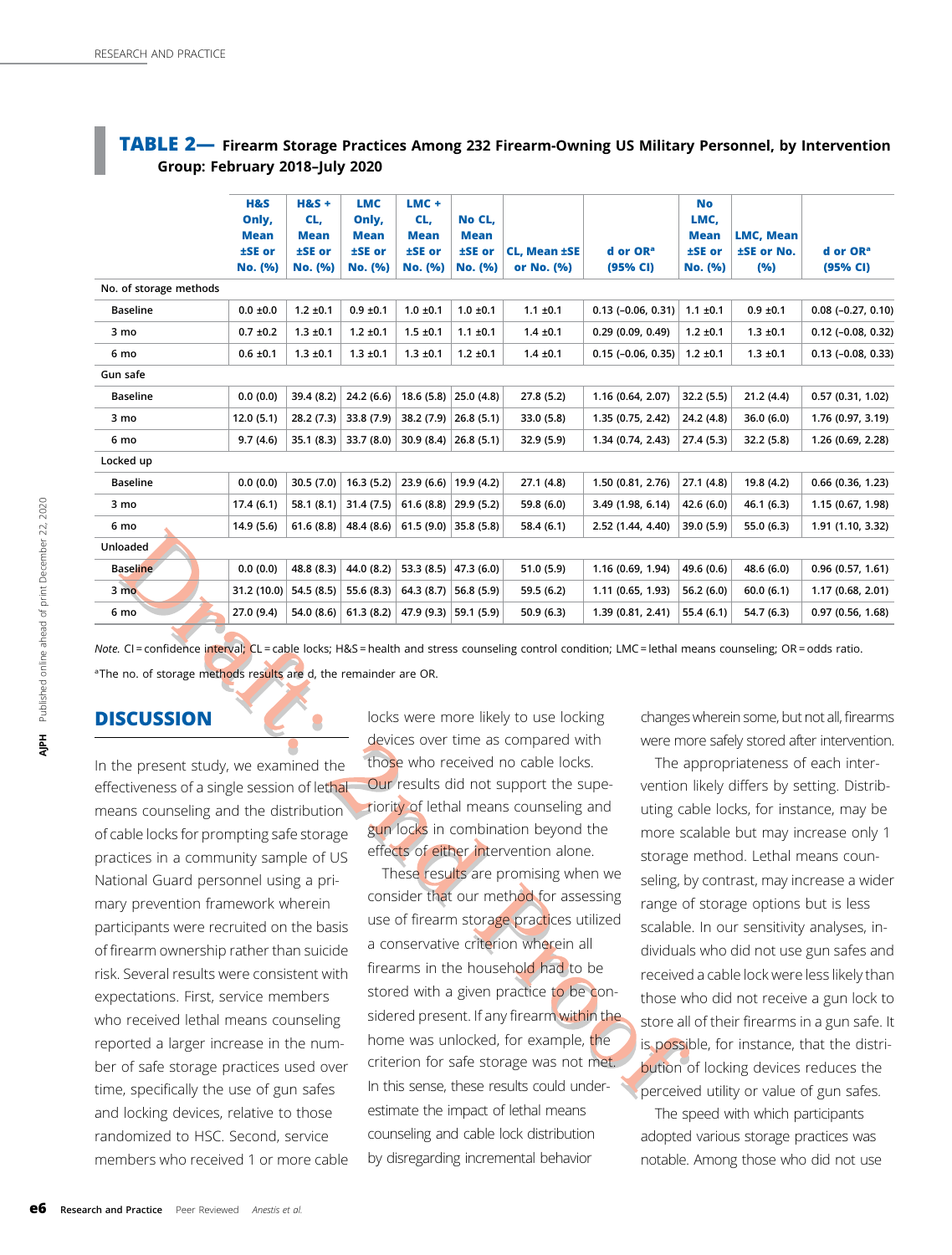|                        | <b>H&amp;S</b><br>Only,<br><b>Mean</b><br>±SE or<br>No. (%) | $H&S +$<br>CL,<br><b>Mean</b><br>±SE or<br>No. (%) | <b>LMC</b><br>Only,<br><b>Mean</b><br>±SE or<br>No. (%) | $LMC +$<br>CL,<br><b>Mean</b><br>±SE or<br>No. (%) | No CL.<br><b>Mean</b><br>±SE or<br>No. (%) | CL,<br><b>Mean ±SE</b><br>or No. (%) | d or OR <sup>a</sup><br>(95% CI) | No LMC.<br><b>Mean</b><br>±SE or<br>No. (%) | <b>LMC, Mean</b><br>±SE or No.<br>(%) | d or OR <sup>a</sup><br>(95% CI) |
|------------------------|-------------------------------------------------------------|----------------------------------------------------|---------------------------------------------------------|----------------------------------------------------|--------------------------------------------|--------------------------------------|----------------------------------|---------------------------------------------|---------------------------------------|----------------------------------|
| No. of storage methods |                                                             |                                                    |                                                         |                                                    |                                            |                                      |                                  |                                             |                                       |                                  |
| Baseline (Ref)         | $0.0 \pm 0.0$                                               | $0.0 \pm 0.0$                                      | $0.0 \pm 0.0$                                           | $0.0 \pm 0.0$                                      | $0.0 \pm 0.0$                              | $0.0 \pm 0.0$                        | 0                                | $0.0 \pm 0.0$                               | $0.0 \pm 0.0$                         | 0                                |
| 3 mo                   | $0.7 \pm 0.2$                                               | $0.8 \pm 0.2$                                      | $0.9 \pm 0.2$                                           | $1.1 \pm 0.2$                                      | $0.8 \pm 0.1$                              | $1.0 \pm 0.1$                        | $0.16$ (-0.28, 0.61)             | $0.8 \pm 0.1$                               | $1.0 \pm 0.1$                         | $0.29$ (-0.16, 0.74)             |
| 6 mo                   | $0.6 \pm 0.1$                                               | $1.0 \pm 0.2$                                      | $1.1 \pm 0.2$                                           | $1.0 \pm 0.2$                                      | $0.8 \pm 0.1$                              | $1.0 \pm 0.2$                        | $0.20$ ( $-0.26$ , $0.65$ )      | $0.8 \pm 0.1$                               | 1.0(0.1)                              | $0.26$ (-0.19, 0.72)             |
| Gun safe               |                                                             |                                                    |                                                         |                                                    |                                            |                                      |                                  |                                             |                                       |                                  |
| Baseline (Ref)         | 0.0(0.0)                                                    | 0.0(0.0)                                           | 0.0(0.0)                                                | 0.0(0.0)                                           | 0.0(0.0)                                   | 0.0(0.0)                             | 1                                | 0.0(0.0)                                    | 0.0(0.0)                              | $\mathbf{1}$                     |
| 3 mo                   | 12.0(5.1)                                                   | 0.0(0.0)                                           | 19.2 (6.6)                                              | 26.8(7.6)                                          | 15.3(4.1)                                  | 0.0(0.0)                             | b                                | 0.0(0.0)                                    | 22.8(5.0)                             | b                                |
| 6 mo                   | 9.7(4.6)                                                    | 12.2(5.7)                                          | 18.3(6.4)                                               | 19.1(6.7)                                          | 13.4(3.9)                                  | 15.3(4.4)                            | 1.17 (0.46, 2.98)                | 10.9(3.6)                                   | 18.7(4.6)                             | 1.88 (0.72, 4.88)                |
| Locked up              |                                                             |                                                    |                                                         |                                                    |                                            |                                      |                                  |                                             |                                       |                                  |
| Baseline (Ref)         | 0.0(0.0)                                                    | 0.0(0.0)                                           | 0.0(0.0)                                                | 0.0(0.0)                                           | 0.0(0.0)                                   | 0.0(0.0)                             | $\mathbf{1}$                     | 0.0(0.0)                                    | 0.0(0.0)                              | $\mathbf{1}$                     |
| 3 mo                   | 17.4(6.1)                                                   | 41.2 (9.0)                                         | 13.4(5.1)                                               | 44.1 (9.9)                                         | 15.3(3.9)                                  | 42.6(6.7)                            | 4.11 (1.93, 8.74)                | 27.7(5.6)                                   | 25.9(5.7)                             | 0.91(0.45, 1.85)                 |
| 6 mo                   | 14.9(5.6)                                                   | 38.1 (8.9)                                         | 33.5(7.9)                                               | 47.6 (10.1)                                        | 22.9(5.0)                                  | 42.8 (6.8)                           | 2.52 (1.26, 5.05)                | 24.7 (5.4)                                  | 40.4(6.5)                             | 2.07 (1.04, 4.11)                |
| Unloaded               |                                                             |                                                    |                                                         |                                                    |                                            |                                      |                                  |                                             |                                       |                                  |
| Baseline (Ref)         | 0.0(0.0)                                                    | 0.0(0.0)                                           | 0.0(0.0)                                                | 0.0(0.0)                                           | 0.0(0.0)                                   | 0.0(0.0)                             | $\mathbf{1}$                     | 0.0(0.0)                                    | 0.0(0.0)                              | $\mathbf{1}$                     |
| 3 mo                   | 31.2 (10.0)                                                 | 22.7(8.4)                                          | 33.5 (9.5)                                              | 35.1(11.1)                                         | 32.4(6.9)                                  | 32.9(7.0)                            | 1.02 (0.45, 2.30)                | 26.7(6.5)                                   | 34.3(7.3)                             | 1.43 (0.62, 3.29)                |
| 6 mo                   | 27.0(9.4)                                                   | 22.7(8.4)                                          | 39.5 $(10.1)$                                           | 12.4(3.7)                                          | 28.5(7.0)                                  | 16.9(5.7)                            | 0.51(0.20, 1.32)                 | 24.8(6.3)                                   | 23.3(7.0)                             | 0.92(0.37, 2.28)                 |
|                        |                                                             |                                                    |                                                         |                                                    |                                            |                                      |                                  |                                             |                                       |                                  |

## <span id="page-6-0"></span>TABLE 3— Results of Sensitivity Analyses by Intervention Group: February 2018–July 2020

Note. CI = confidence interval; CL = cable locks; HSC = health and stress counseling control condition; LMC = lethal means counseling; OR = odds ratio. <sup>a</sup>The no. of storage methods results are d, the remainder are OR.

**bOR could not be calculated because of empty cell.** 

locking devices, 42.6% of those who received a cable lock versus 15.3% of those who did not reported using locking devices on all firearms within 3 months. Lethal means counseling, by contrast, showed a slower adoption rate for locking devices (approximately 26% by 3 months and 40% by 6 months after baseline), but a faster adoption rate for gun safes. The speed with which a particular storage method is adopted may vary within lethal means counseling in part because this particular intervention is not focused on a single method and also because this protocol involves working within the values and motivations of individuals rather than prescribing a particular set of actions.

In addition to examining the efficacy of the intervention, we also examined

**a** acceptability. Our decision to conduct this trial using a politically conservative sample of individuals in a high-firearm-ownership state represents a strength. High rates of acceptability would thus serve as a sign that productive conversations on this topic are possible even in difficult circumstances. We considered acceptability by using 2 variables: attrition rate and selfreported likelihood of recommending the intervention to peers. Retention rates for the study were high, with 90.9% of the baseline sample completing the entire protocol. Furthermore, attrition rates did not differ across conditions. In addition, across the entire protocol, only 1 participant indicated that he or she would not recommend the intervention, and that individual was

randomized to the HSC-only condition, meaning that all individuals who received lethal means counseling or a cable lock indicated that they would recommend their intervention.

## Limitations

A limitation of our study involved variability across treatment groups on baseline firearm storage practices. Although not statistically significant, participants randomized to the HSC plus cable lock group were approximately twice as likely to use gun safes as participants randomized to the lethal means counseling plus cable lock group (39% vs 19%). To assess the potential impact of this variability on our results,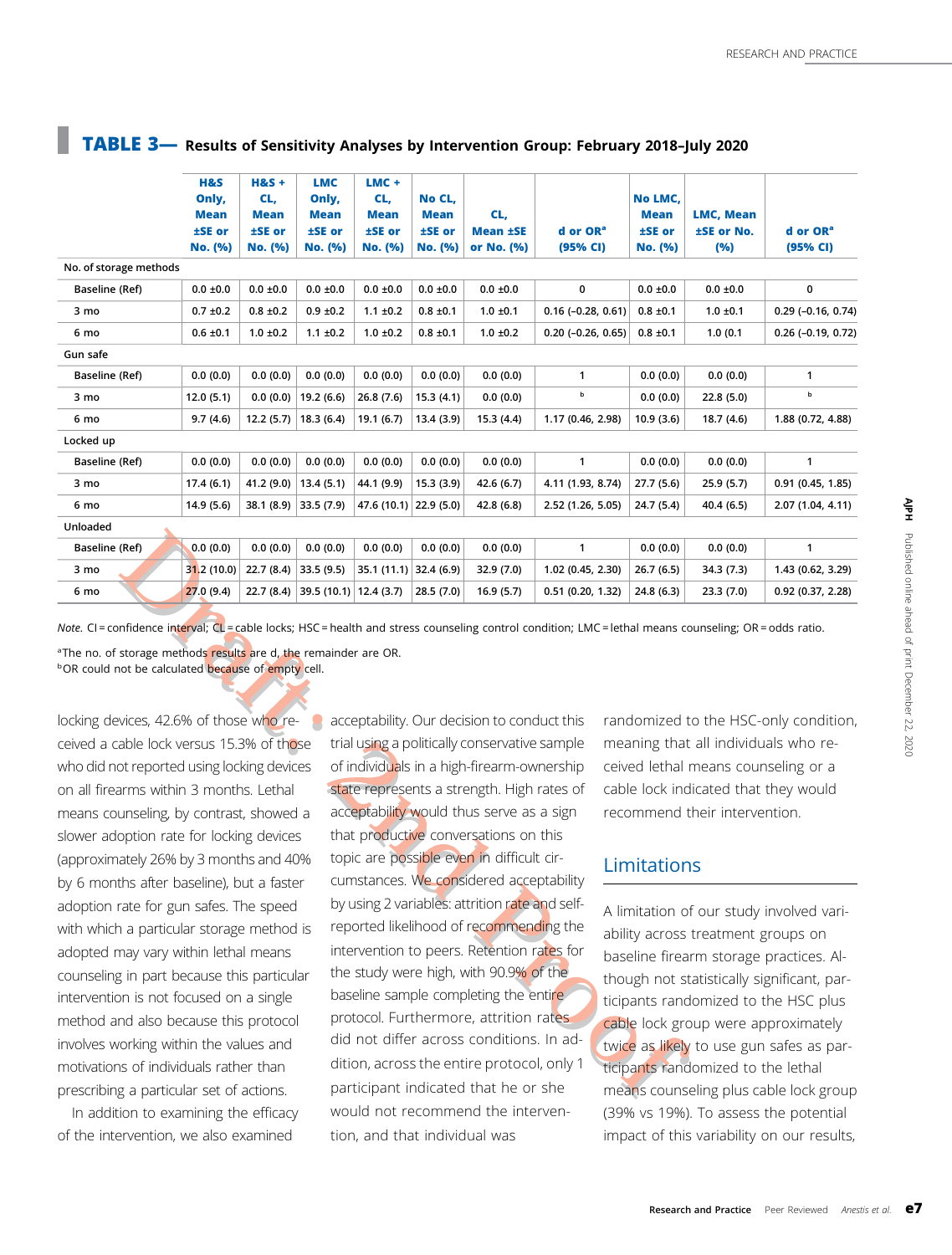<span id="page-7-0"></span>we conducted sensitivity analyses wherein we repeated our analyses in the subset of participants who did not endorse this storage practice at baseline. The results of these analyses did not differ from our primary analyses, however, suggesting that this limitation did not adversely affect our results. Stratifying by storage practices at baseline is recommended for future studies. Another limitation is our use of self-report to assess firearm storage practices, although there is no reason to think that accurate self-disclosure would be nonrandomly distributed across intervention groups. The generalizability of our results beyond members of the Mississippi National Guard may also be limited. Our use of doctoral students albeit with limited clinical experienceto conduct lethal means counseling may limit our understanding of the potential broader reach of lethal means counseling when provided by health care professionals, commanders, and other community members.

# **Conclusions**

Despite these limitations, these results highlight that lethal means counseling and the provision of cable locks can facilitate meaningful and sustained changes in firearm storage practices. It is difficult to estimate the number of lives that would be saved if these protocols were broadly implemented, as data demonstrating that adoption of safe storage prevents otherwise likely suicide deaths are lacking. Given the frequency with which firearms are used in military suicides, promoting safe firearm storage may represent an invaluable tool for military suicide prevention. These results suggest that lethal means counseling

and cable lock distribution could positively address this issue, even among firearm-owning service members not seeking out either intervention. Pending replication, broader implementation of lethal means counseling and cable lock distribution within the US military may represent an important step toward lowering the military suicide rate. **AIPH** 

#### ABOUT THE AUTHORS

Michael D. Anestis is with the New Jersey Gun Violence Research Center and the Department of Urban-Global Public Health, School of Public Health, Rutgers, The State University of New Jersey, Piscataway. Craig J. Bryan and AnnaBelle O. Bryan are with the Department of Psychiatry and Behavioral Health, the Ohio State University Wexner Medical Center, Columbus. Daniel W. Capron is with the School of Psychology, University of Southern Mississippi, Hattiesburg.

#### **CORRESPONDENCE**

Correspondence should be sent to Michael D. Anestis, PhD, School of Public Health, Rutgers University, 683 Hoes Lane West, Piscataway, NJ 08854 (e-mail: [mda141@sph.rutgers.edu](mailto:mda141@sph.rutgers.edu)). Reprints can be ordered at <http://www.ajph.org> by clicking the "Reprints" link.

#### PUBLICATION INFORMATION

Full Citation: Anestis MD, Bryan CJ, Capron DW, and Bryan AO. Lethal means counseling, distribution of cable locks, and safe firearm storage practices among the Mississippi national guard: a factorial randomized controlled trial, 2018–2020. Am J Public Health. Published online ahead of print December 22, 2020: e1–e9.

Acceptance Date: October 15, 2020. DOI: <https://doi.org/10.2105/AJPH.2020.306019>

#### **CONTRIBUTORS**

M. D. Anestis led the conceptualization and implementation of the study, wrote approximately 60% of the initial draft of the article, and led the effort at revisions. C. J. Bryan contributed to the conceptualization of the study, co-led the training of study clinicians, ran the analyses, wrote approximately 20% of the initial draft of the article, and contributed to the revision process. D. W. Capron helped lead the conceptualization and implementation of the study, wrote approximately 10% of the article, and contributed to the revision process. A. O. Bryan helped co-lead the training of study clinicians, led the fidelity monitoring and clinical supervision of study clinicians, wrote approximately 10% of the article, and contributed to the revision process.

#### ACKNOWLEDGMENTS

This work was in part supported by the Military Suicide Research Consortium (MSRC), an effort supported by the Office of the Assistant Secretary of Defense for Health Affairs under award W81XWH-16-2-0003.

The authors would like to acknowledge the invaluable contributions of graduate students and project managers who contributed to the project through recruitment, service as recruitment and retention coordinators, and as study clinicians. These included Claire Houtsma, Sarah Butterworth, Samantha Daruwala, Shelby Bandel, Allison Bond, Brian Bauer, Olivia Preston, Rachel Martin, Nicole Smith, Nicole Caulfield, Aleksandrs Karnick, Kayla Wagler, Sydney Waitz-Kudla, and Paula Floyd.

Note. Opinions, interpretations, conclusions, and recommendations are those of the authors and are not necessarily endorsed by the MSRC or the Department of Defense.

#### CONFLICTS OF INTEREST

M. D. Anestis receives personal income from book royalties related to firearms and suicide as well as speaking and consulting fees on these topics. C. J. Bryan receives personal income from trainings on lethal means counseling.

#### HUMAN PARTICIPANT PROTECTION

Approval was received and annually renewed from the University of Southern Mississippi institutional review board and the US Army Medical Research and Materiel Command Human Research Protection Office.

#### **REFERENCES**

- 1. Centers for Disease Control and Prevention. Webbased inquiry statistics query and reporting system (WISQARS). 2020. Available at: [http://www.cdc.gov/](http://www.cdc.gov/injury/wisqars/index.html) [injury/wisqars/index.html](http://www.cdc.gov/injury/wisqars/index.html). Accessed July 10, 2020.
- 2. Department of Defense. Department of Defense Suicide Event Report (DoDSER): calendar year 2018 annual report. 2018. Available at: [https://](https://www.pdhealth.mil/sites/default/files/images/docs/TAB_B_2018_DoDSER_Annual_Report-508%20final-9MAR2020.pdf) [www.pdhealth.mil/sites/default/](https://www.pdhealth.mil/sites/default/files/images/docs/TAB_B_2018_DoDSER_Annual_Report-508%20final-9MAR2020.pdf)files/images/docs/ [TAB\\_B\\_2018\\_DoDSER\\_Annual\\_Report-508%](https://www.pdhealth.mil/sites/default/files/images/docs/TAB_B_2018_DoDSER_Annual_Report-508%20final-9MAR2020.pdf) 20fi[nal-9MAR2020.pdf.](https://www.pdhealth.mil/sites/default/files/images/docs/TAB_B_2018_DoDSER_Annual_Report-508%20final-9MAR2020.pdf) Accessed July 20, 2020.
- 3. Simon RI. Gun safety management with patients at risk for suicide. Suicide Life Threat Behav. 2007;37(5): 518–526. [https://doi.org/10.1521/suli.2007.37.5.](https://doi.org/10.1521/suli.2007.37.5.518) [518](https://doi.org/10.1521/suli.2007.37.5.518)
- 4. Anestis MD, Houtsma C. The association between gun ownership and statewide overall suicide rates. Suicide Life Threat Behav. 2018;48(2):204–217. <https://doi.org/10.1111/sltb.12346>
- 5. Miller M, Barber C, White RA, Azrael D. Firearms and suicide in the United States: is risk independent of underlying suicidal behavior? Am J Epidemiol. 2013; 178(6):946–955. [https://doi.org/10.1093/aje/](https://doi.org/10.1093/aje/kwt197) [kwt197](https://doi.org/10.1093/aje/kwt197)
- 6. Miller M, Lippmann SJ, Azrael D, Hemenway D. Household firearm ownership and rates of suicide across the 50 United States. J Trauma. 2007;62(4): 1029–1034. [https://doi.org/10.1097/01.ta.](https://doi.org/10.1097/01.ta.0000198214.24056.40) [0000198214.24056.40](https://doi.org/10.1097/01.ta.0000198214.24056.40)